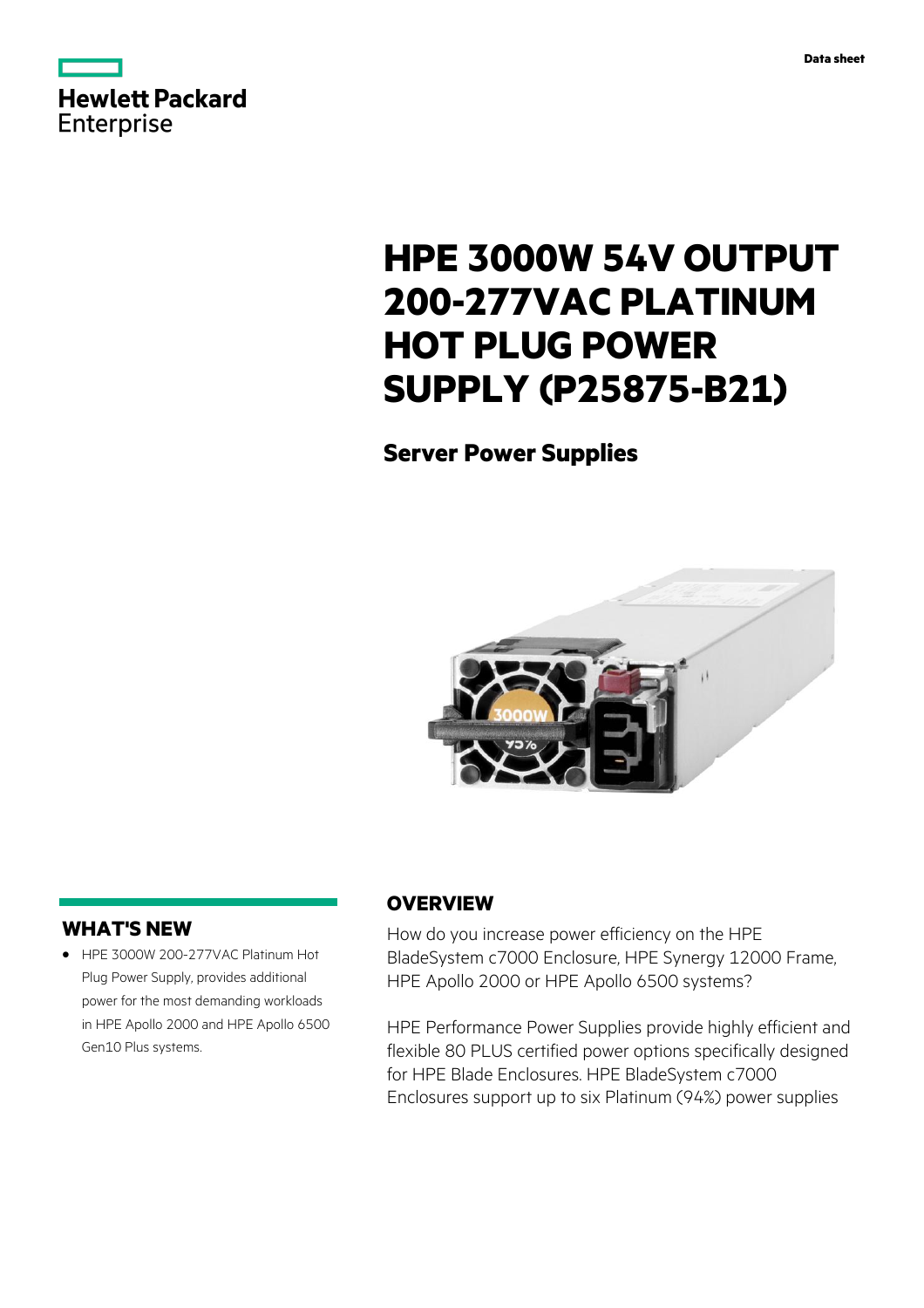and the HPE Synergy 12000 Frame supports up to six Titanium (96%) power supplies, providing high efficiency power solutions. [1] HPE Performance Power Supplies provide flexibility of operating in a different data center power infrastructure with multiple AC/DC power input voltages. Each power option supports hot plug installation and removal, providing fast access to your power supplies. Support for HPE Power Discovery services is available, which allows you to map the power topology inside your rack, speeding implementation time and greatly reducing the risk of human errors that can cause power outages.

### **FEATURES**

### **Highly Efficient and Flexible Power Supply Options**

HPE Performance Power Supplies give you the choice of selecting up to six Platinum, 94%, or Titanium, 96%, 80 PLUS certified power supply options, providing high efficiency power solutions that lower your power requirements and decrease data center operating costs.

Provides you with the ultimate flexibility of operating in different data center power infrastructure environments with multiple options for AC and DC power input voltages.

The power supplies support hot plug installation and removal providing fast, tool-less access to your HPE Performance Power Supplies.

It supports HPE Power Discovery services solution on all Platinum and Titanium power options allowing users to automatically map the power topology inside their racks, speeding implementation time and greatly reducing the risk of human errors that can cause power outages.

### **Technical specifications HPE 3000W 54V Output 200-277VAC Platinum Hot Plug Power Supply**

| <b>Product Number</b>              | P25875-B21                                                                                                                                                                                                  |
|------------------------------------|-------------------------------------------------------------------------------------------------------------------------------------------------------------------------------------------------------------|
| Input voltage                      | 200-240VAC, 200-277VAC, -48VDC, HVDC, 277VAC                                                                                                                                                                |
| <b>Power output</b>                | 2400W, 2650W, 3000W, 2900-3400W                                                                                                                                                                             |
| <b>Efficiency</b>                  | 94%, 96%                                                                                                                                                                                                    |
| <b>Product Dimensions (metric)</b> | $10.01 \times 50.01 \times 5$ cm                                                                                                                                                                            |
| Weight                             | $2.21$ kg                                                                                                                                                                                                   |
| Warranty                           | HPE Power Supplies will be covered at the same service level and for the same coverage period as the<br>server unless the maximum supported lifetime and/or the maximum usage limitation has been exceeded. |